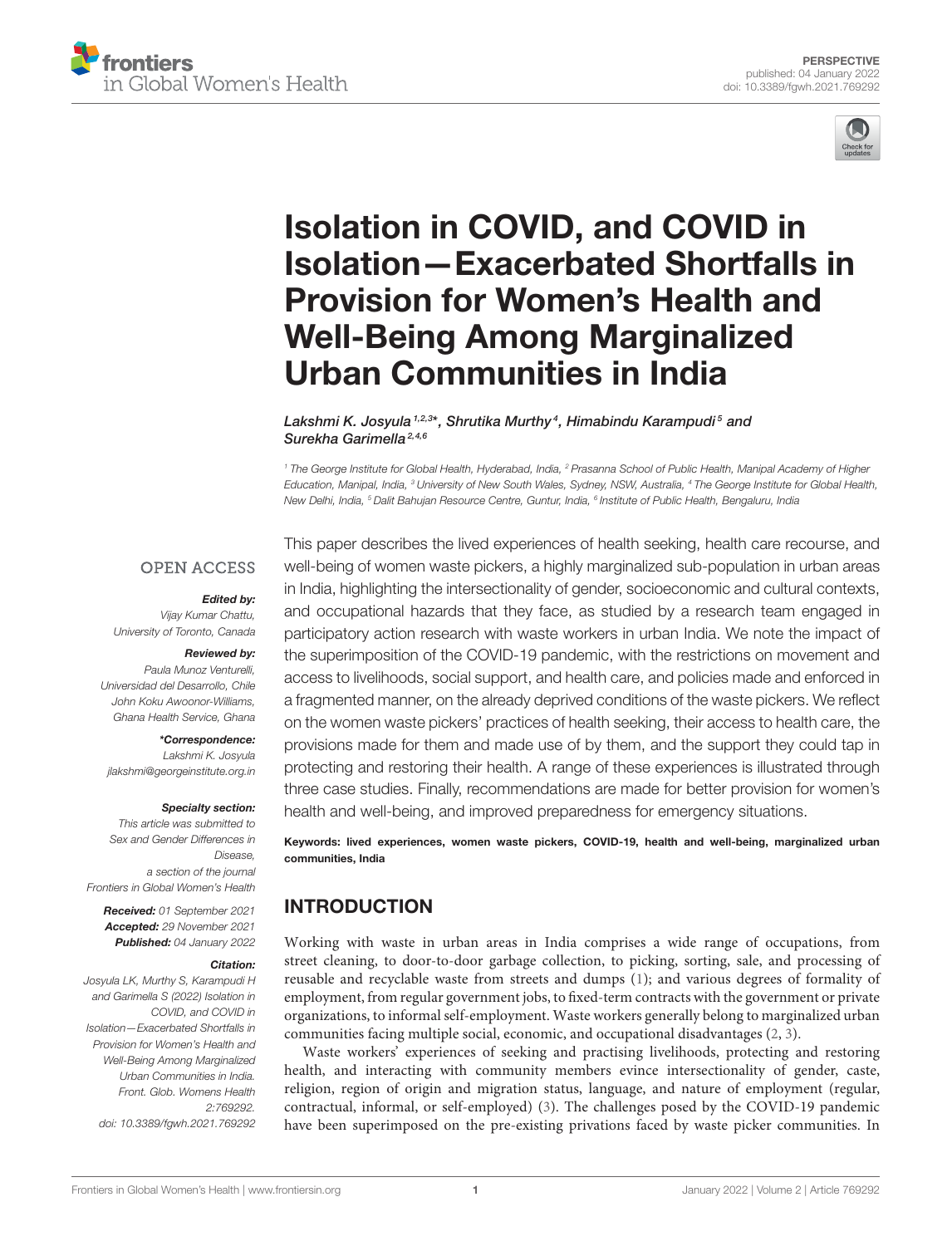particular, the experiences of, and challenges faced by, women in the waste picking communities, which demonstrate the concurrent and compounded impacts of gender, socioeconomic status, cultural identity, and occupation, have tended to be grouped without adequate disaggregation with the experiences of all waste workers, or worse, all socioeconomically disadvantaged urban communities.

### WHAT WE DID

Accountability for Informal Urban Equity (ARISE) [\(4\)](#page-5-3) is a consortium of interdisciplinary research hubs across Africa, South Asia, and the United Kingdom, working on addressing the challenges of ill-health, inequity, and insecurity in informal urban settlements in low- and middle-income countries (LMICs), through participatory research and community action to build government accountability, and inform policy change. At the George Institute for Global Health, India, one of the ARISE hubs, we focus our work on waste workers across three states in India, through partnerships with civil society organizations working with the communities in these action sites.

Over the course of our work on the ARISE project, we conducted a review of the literature on waste workers, with an emphasis on waste pickers in the informal sector. We engaged in participant and non-participant observation, interviews, focus group discussions, community meetings, and workshops with waste picker communities, and civil society organizations, to understand the lived experiences of waste pickers, and the physical, social, and policy environments that they live and work in. We undertook a detailed policy landscaping exercise, including key informant interviews, to review policies related to the health, health care recourse, occupational health and safety, and social security of waste workers. Further, we examined 97 COVID-19 specific policies made by the Indian central and state governments, and analyzed policies that pertained to the health, security, livelihood, and well-being of disadvantaged urban communities.

## WHAT WE FOUND

Preliminary learnings from our review of the literature highlight waste workers' position among the most disenfranchised, marginalized, and oppressed communities in India [\(5\)](#page-5-4). Women waste workers, in particular, experience excessive discrimination and precarity, shouldering multiple burdens arising from gendered division of labor and informal work arrangements, having inadequate access to sexual and reproductive health opportunities and care, and being invisible in existing leadership spaces [\(6–](#page-5-5)[9\)](#page-5-6).

While there are no clear estimates on how many women are involved in waste work, the information that is available from some cities indicates that women constitute up to 70– 90% of this workforce [\(10\)](#page-5-7). Low literacy levels and pre-existing gender differentials make occupational mobility for women waste workers more difficult than for men [\(11,](#page-5-8) [12\)](#page-5-9). Even

within the waste-to-recovery chain, positions of authority are predominantly occupied by men [\(13–](#page-5-10)[15\)](#page-5-11). Women waste workers in India tend to perform the most physically arduous tasks, are predominantly engaged in informal work contracts or are own account workers, and get trapped in exploitative arrangements [\(11\)](#page-5-8). Consequently, they are often not recognized as "workers," and are thereby excluded from attaining and accessing social security and welfare schemes. These vulnerabilities of women waste workers are insufficiently examined in scholarship on gender, labor, informal work, the waste economy, and health systems. Research on the health and well-being of women waste workers is mostly limited to a few discrete studies on occupational health and safety [\(16–](#page-5-12)[18\)](#page-5-13). There is a dearth of relational, intersectional, and contextual research that explores and understands the health and well-being concerns and embodied experiences of women waste workers.

In the advent of the COVID-19 pandemic, the federal and state governments in India developed a slew of orders, guidelines, and rules to deal with the disease and its impact [\(19\)](#page-5-14). Issues specific to COVID-19 that found mention in policies were containment, including lockdowns; testing; stranded persons, particularly migrants, students, and pilgrims; waste management, especially disposal; discrimination, and inhumane treatment of persons in the pandemic; and specific groups of persons, e.g., senior citizens, vulnerable to COVID-19 infection and complications. However, most of the social assistance schemes were directed at population groups that were broadly categorized as "poor" and "vulnerable." The majority of the policies did not apply to the specific precarities and vulnerabilities faced by waste workers in the informal sector, but were aimed at assuring food and shelter to those who had lost their livelihoods in the pandemic. This included schemes for the provision of relief kits and meals, but these too were limited to a 3-month period at the beginning of the lockdown in 2020. Most of the policy announcements were built on to pre-existing schemes (see **[Supplementary Material 1](#page-5-15)** for a list of policies pertaining to waste workers) and did not adequately address the impact of loss of work, hunger, and inability to access health care.

Some state governments in India provided financial assistance to all frontline workers, including sanitation workers, who were involved in the efforts against COVID-19, and thereby had disproportionate exposure to the disease. Among waste workers, only tenured or regular sanitation workers engaged in the cleanliness and upkeep of cities had policies specifically addressing their health insurance, financial incentives, and personal protective equipment (PPE) requirements. We noted no reference or provision for waste workers in informal employment, particularly migrant workers who lacked government-issued documentation. While many of the policies developed and enforced to address the transmission of COVID-19 were sound in biological and epidemiological terms, they failed to take into account the lives, and especially the constraints, faced by disadvantaged communities, leading to situations in which people found themselves protected to some extent from COVID-19, but vulnerable to loss of livelihoods, precarious nutritional intake, disrupted social interaction and support, and violence.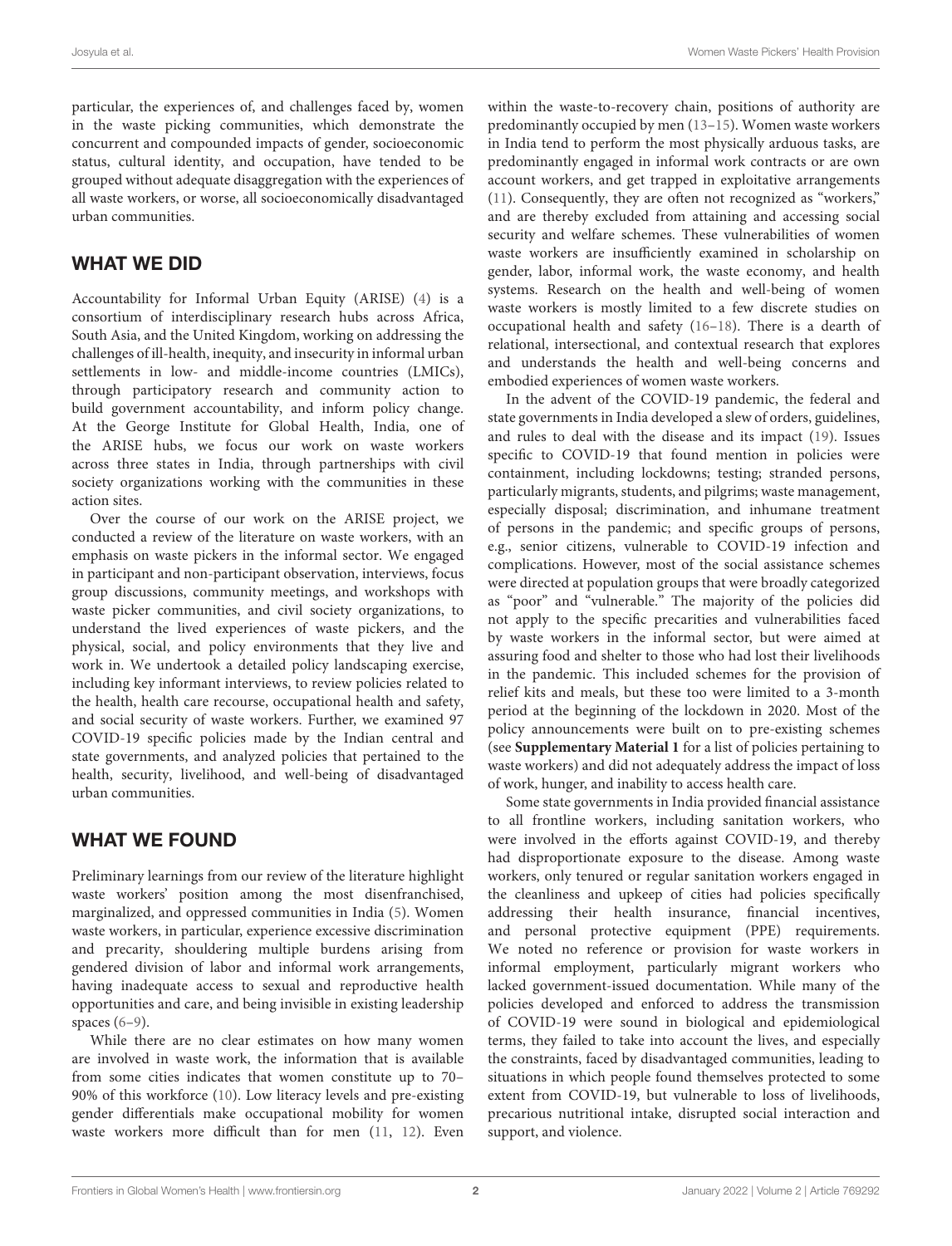"If the NGO had not helped us with relief packages, we would have died of starvation, not corona."—informal waste picker, Andhra Pradesh.

### Pre- and Intra-Pandemic Experiences of Health Recourse

The pre-COVID-19 scenario of women waste pickers' health seeking, provision, and access was one of lack of awareness of services, such as antenatal check-ups, nutrition supplementation, vaccination, maternity/sick leave; hesitation to access health protection, screening, and curative services; difficulty in accessing health care owing to conflicting occupational and family priorities, administrative requirements, and pragmatic needs, such as of transport; and adverse experiences of poor quality care and hostility in interactions with the health system. Support from civil society organization champions as well as community health volunteers was acknowledged as essential to shepherd women through the health system. Some families had availed themselves of the provisions offered by governments for the care of children in government hostels, and for education and nutritional supplementation for communitydwelling children, while many families were unable to access these provisions owing to administrative hurdles that they could not overcome.

In the course of the pandemic, restrictions applied to prevent and contain COVID-19 impeded women's lives, livelihoods, and their families' health and well-being. With the lockdowns imposed early in the pandemic, children from disadvantaged communities had to return home from government hostels which supported their boarding, lodging, and educational expenses. The switch of residence from hostels to parents' homes meant that all expenses on the children switched abruptly to the unprepared parents, whose livelihoods had been stalled at the same time. Relief measures proposed and implemented by government, civil society organizations, and individual philanthropists were helpful, but piecemeal, and did not reach all in need. Households were compelled to incur loans, and experienced further compromised nutrition, and further impaired access to information. COVID-19 screening and treatment were associated with fear, misinformation, stigma, and adverse impact on the care of family members. Routine or emergent non-COVID-19 healthcare were affected in these communities, with health care facilities out of bounds, health care providers under pressure, and transport exorbitantly priced. The burden of care as well as the brunt of the distress and vulnerability to violence within the home fell to women.

### Health Problems Frequently Encountered by Women Waste Pickers

Most waste pickers in the informal sector cannot afford protective gear, making them vulnerable to mechanical, chemical, and biological injuries. Considering that activities that involve direct contact with mixed waste are predominantly carried out by women and that too by informal workers, they are the persons who need PPE the most but are least likely to have and use them. The few waste workers who do use some protective equipment are generally provided them by their employers.

Most women report acute or chronic pain in one or more parts of their body, including the head, eyes, arms, stomach, pelvic region, knees, and legs. Women often neglect such pain and sickness until they cannot function without treatment, at which point they take recourse to local pharmacies, private or government clinics, or local health traditions and home remedies. Some women, despite having health cards issued by the state government, are disinclined toward seeking care at government health care facilities on account of the waiting periods and adverse interactions involved at these institutions.

Women waste pickers have practically no access to civic amenities such as toilets while they are working. They are forced to constrain their toilet use to before and after work timings, a situation that is especially inconvenient during menstruation. Menstrual hygiene management is a highly neglected aspect of waste pickers' health, with shortfalls in awareness, affordability, safe storage, and amenities for use, changing, post-use treatment of reusable menstrual absorbents, and disposal of one-time use products.

Gynecological morbidities leading to repeated sickness, chronic anemia, and impaired functioning, and paving the way to surgeries such as hysterectomy, are common. Antenatal checkups and institutional deliveries are not the norm among waste picker women. Pregnant women work until a few days before childbirth, and return to work within about a month after childbirth, taking the infant with them or leaving the infant at home with a caretaker, if any. Longer periods of post-partum rest at home represent lost income, and are not sought.

Waste pickers experience constant insecurity during work, as they perceive that residents suspect them of thieving. Many waste pickers report having to check in at the local police station every week in the course of police cases lodged against them by residents. During the pandemic, waste pickers observe that they are shunned as potential disease-transmitters by residents of the areas that they work in, making it additionally difficult for them to obtain work. Women in waste picker communities, besides experiencing several forms of social and structural violence and neglect, are also exposed to domestic violence perpetrated by drunk men.

## Case Studies

We illustrate some of these findings through case studies of women waste pickers' experiences in health management and healthcare recourse, from two states in India. Topics explored in our discussions and observations included: the current intra-COVID-19 situation of family and social support, engagement with civil society organizations, and awareness of government health services; how the intra-COVID-19 situation differed from the pre-COVID-19 one in terms of policy, implementation, provision, and financial and social support; the impact on work and income; and needs—met and unmet—related to services, amenities, security, and equity.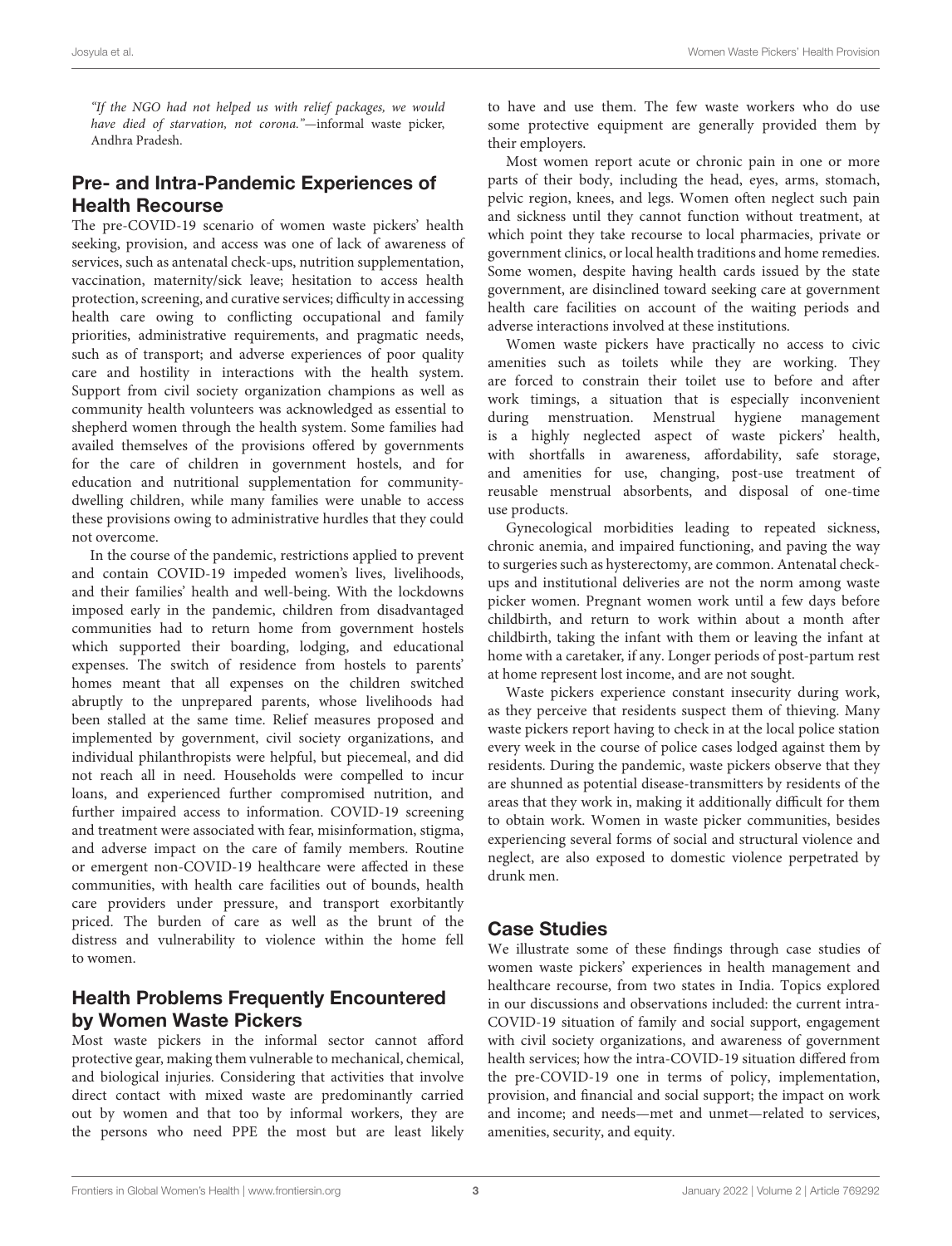#### Case study 1: Shivani<sup>∗</sup> , 44, Andhra Pradesh

Shivani was married at the age of 15, and had three children in quick succession. She has always been the primary breadwinner of the family. Her alcoholic husband not only did not contribute to the household, but spent a large proportion of her earnings on alcohol besides. In her mid-twenties, she suffered painful and heavy menstruation, which she tried to keep at bay with over-the-counter painkillers as she continued to work despite her pain and discomfort. She put off check-ups and hospital visits to save time and money, until her condition became too serious to ignore. Finally, she visited a hospital where a severe uterine infection was diagnosed, and the doctor expressed the potential risk of cancer if the problem continued unchecked. She underwent hysterectomy in a private hospital at the age of 26. She received moral and financial support from her parents through this crisis. Post-hysterectomy, Shivani is relieved that she is enabled to work all month without any constraints posed by menstruation.

Three years ago, she had typhoid and fell unconscious while working. She got admitted to a government hospital where she underwent multiple tests, and was diagnosed with diabetes. While the consultation was of free of cost, she had to bear the medication expenses, although medications are notionally to be made available free of cost too [\(20\)](#page-5-16). Shivani found herself in the quandary of taking medication to control blood sugar levels, but not having enough food to eat commensurate with the medication. Over time, she developed low blood pressure and had seizures at times while at work. She cultivated a routine of regular check-ups at the government clinic, and replenishing her medications at a private pharmacy [\(21\)](#page-5-17). Her deteriorating health left her capable of work only about half the month.

The lockdowns occasioned by the COVID-19 pandemic placed critical constraints on Shivani's livelihood and slashed her income drastically as access to waste picking was not allowed in many parts of the city. In parallel, as a measure to tackle the pandemic, (formally employed) municipal workers were instructed to step up their waste collection activities, leaving practically no scope for informal waste pickers to work. An additional obstacle that waste pickers faced was the hostility that residents expressed, viewing waste pickers as potential disease-transmitters.

With the reduction in income, the entire family's nutrition worsened. Even the infrequent relief packages from the government, NGOs, and individual philanthropists could not fulll all the household's needs. The lockdowns affected Shivani's healthcare routine adversely as well: the government hospital did not allow patients inside the facility, and the patients did not feel as well-treated by the doctors as they had in pre-COVID-19 consultations. The regularity of Shivani's tests for diabetes was affected, with the interval between tests prolonged to 2–3 months.

In the past 2 months, Shivani has had a further health setback: An inch-long nail from the waste she was picking through, pierced her foot and led to a non-healing wound, which comes in the way of her walking, and therefore working. Besides the impact of this on the fulfillment of her immediate needs, Shivani is apprehensive about its implications for her ability to repay the debts that she incurred in the past few years for the celebration of her daughters' weddings. She reports that her sleep is disturbed nightly with these worries, and that her peace of mind is lost. She seeks support for an alternative livelihood, such as vegetable vending, which would not require her to walk a lot, to help her get back on track with earning, and ideally, saving.

#### Case study 2: Saroj<sup>∗</sup> , 24, Himachal Pradesh

Saroj was born in Shimla, into a migrant family of manual laborers from Nepal. In childhood, her family kept traveling between Nepal and Shimla, as her parents' work assignments dictated. The continual shifting affected the continuity of her education, which she, although a good student, had to give up when she was around 12 years of age to take up manual labor to contribute to the household income.

Saroj got married at the age of 14 years, and was pregnant with her first child at 16, although she lied about her age for fear of admonishment from health care providers for marrying and getting pregnant so young. Based on this encounter with the health system, her Aadhar card (an identity card issued by the government of India) reflects an older age.

All three of her children were delivered in government hospitals, however, her experiences of care were not uniform. Despite undergoing routine ante-natal check-ups at the government hospital, Saroj was not aware of the requirement of an HIV test prior to admission for labor. She was denied admission to a government hospital for women and children on grounds of not having been tested for HIV. She was rushed by her family to another government hospital for delivery as she was already in labor and needed care urgently. The requirements for admission differed between these government hospitals. After her third delivery, Saroj suffered a degree of uterine prolapse, for which she sought the help of a local masseuse, who administered a brief massage to adjust the position of her uterus. Saroj, who was engaged in manual labor, found that lifting and carrying loads aggravated her uterine prolapse. She switched to office cleaning, a job that did not involve lifting and carrying loads. However, the long working hours came in the way of childcare, especially since she was the only adult in the household on a regular basis, as her husband lives and works at an orchard around 2 hours away. Saroj then switched to door-to-door garbage collection, which has more convenient work timings. However, this job involves lifting and carrying loads across hilly terrain, aggravating her uterine prolapse, and necessitating frequent visits to the masseuse.

Both Saroj and her husband contracted COVID-19 in the second wave of the pandemic. Saroj had had a fever and cough for about a week, through which she continued to work to ensure uninterrupted income, before the death of one of her neighbors prompted the local health workers to set up a testing camp in their locality. On testing, Saroj and her husband were found to be COVID-positive. The local Primary Health Centre as well as the community health volunteer coordinated their care at this time, delivering medication and facilitating tests. The local government doctor and community health volunteer also coordinated continued support of the COVID-positive community members through a WhatsApp group for follow-up and query resolution. Saroj had certain incorrect beliefs about the course of COVID-19, such as that perspiration caused by ambient heat would eliminate the disease. Saroj's family of five had to undertake isolation as a unit, although the children were not infected, as they did not have the resources to quarantine the children elsewhere. Their living arrangements are such that although each household has access to a separate toilet and bathroom, the access is through a common corridor. So, the family had to exert constant caution to isolate from neighbors. Saroj and her husband had a harrowing time dealing with their own sickness, and their worries about the children's susceptibility to COVID-19 as well as their future vulnerability in the event of the loss of their parents from COVID-19. Saroj's children were going to school before the pandemic. Online classes were not a feasible and sustainable option for Saroj. She enrolled her children for private tutoring with a local teacher, but is distressed to note that the teacher is very harsh about punishment for schoolwork not done as specified. However, Saroj has no other affordable option for her children's education at this time.

Besides her gynecological troubles, Saroj suffers frequent headaches, for which she uses over-the-counter painkillers or home remedies of spiced oil. She also experiences distress in encounters with some residents in her work zones, who sometimes make discriminatory remarks about her occupation of garbage collection, which sting her. Saroj derives a sense of belonging and social support in her community that has a shared history of migration from Nepal, and tends to be isolated from other communities.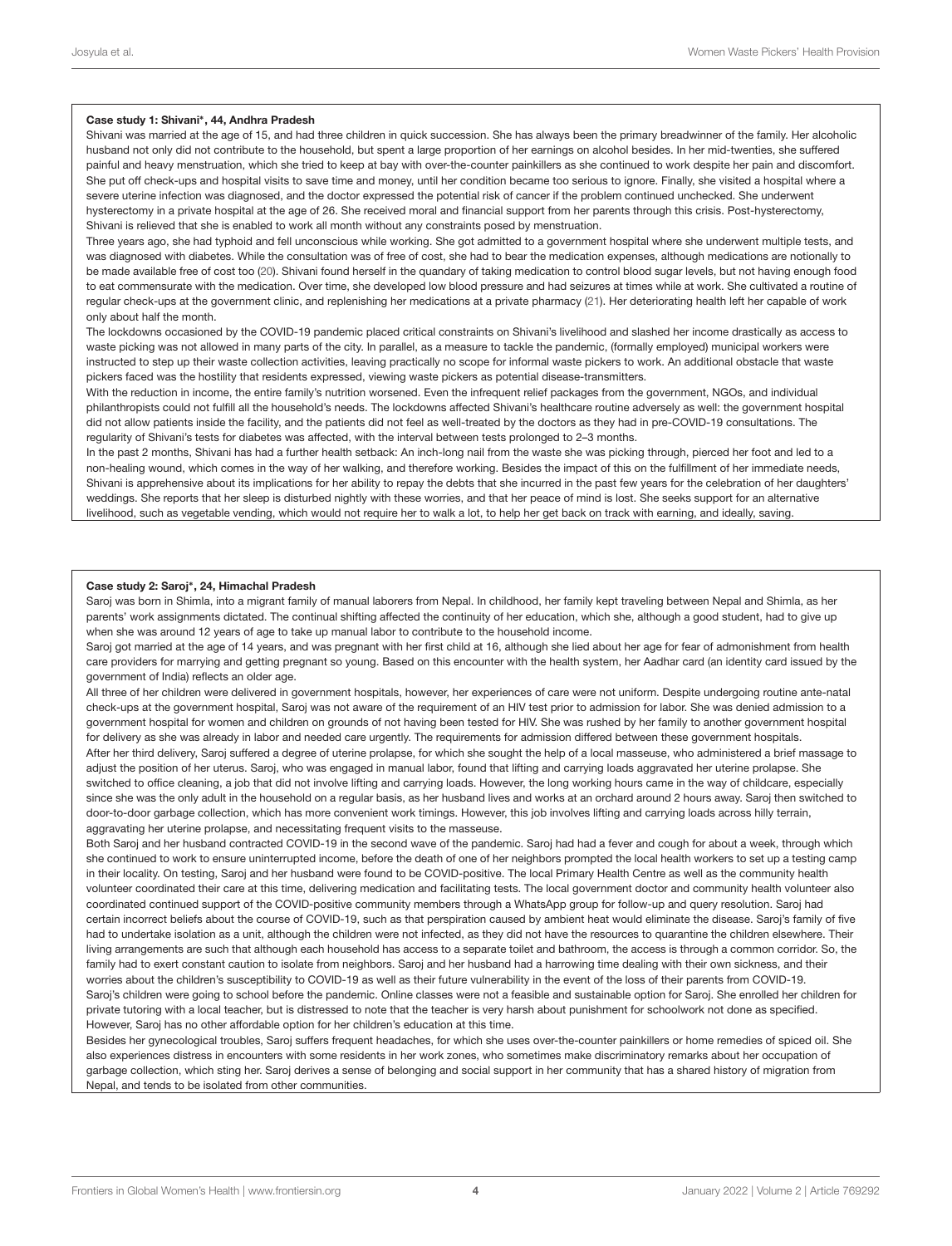#### Case study 3: Srilatha<sup>∗</sup> , 30, Andhra Pradesh

Srilatha lives in a makeshift settlement a few meters from a dump yard. After an early marriage in her teens, she had two daughters, whom she gave birth to at home. She reports that her pregnancies and childbirth were uneventful, and that her children were healthy. Three years ago, her husband took their daughters away and deserted her. She migrated to the settlement next to the dump yard then, and has had no contact with her husband or her children since. Srilatha heard recently that her younger daughter is dead, however, she does not know the circumstances of her death.

Two years ago, Srilatha began living with a 42-year old man who had been abandoned by his wife. She became pregnant during the COVID-19 pandemic. She did not have any routine antenatal check-up, and was not eligible for any government-sponsored benefits at the Anganwadi center (for supplemental nutrition) for want of documentation. Srilatha had made no plans for an institutional delivery. However, she unexpectedly went into labor in the 7th month of pregnancy, and got admitted to a government hospital with the assistance of NGO volunteers. Although she underwent normal labor and delivery, the baby was stillborn. The doctors explained that the baby had died in the womb from an infection. Srilatha attributes the death of her unborn child to her "negligence," which is how she describes her regimen of low priority for cleanliness, nutrition, and rest, and steady routine of waste picking throughout her pregnancy. She rues the low level of personal and environmental hygiene that she can reasonably maintain in waste picking and living next to a dump yard, with no access to civic amenities. To compound Srilatha's distress, the nurses at the hospital refused to hand over the body of her stillborn child to her without receiving some payment, as bribe. The intervention of the NGO volunteer, who was not unused to the demand for bribe for the handover of babies to mothers at the hospital, ensured that Srilatha got her baby's body without having to expend money for it.

Srilatha declares that she is not bothered about contracting COVID-19 or any other disease. She is completely against the formal healthcare system itself, and believes that hospitals are unsafe and unaffordable. She prefers local health traditions to address any sickness she suffers, and to give birth at home rather than in hospital. Had the NGO volunteers not been available to assist her, she would have given birth at home again rather than undergo the difficult process of hospital admission without government-issued documents, and have to incur transport and other expenses as well.

Srilatha considers herself tough and resilient, mentally and physically. She believes that this hardiness is critical to her daily toil to support herself and her family. She recounted her return to waste picking in a week after her delivery and child's death in the womb, as "nothing should stop [her] from working."

<sup>∗</sup>Names changed to preserve anonymity.

### **DISCUSSION**

Women waste pickers demonstrate intersectionality of multiple disadvantages in their personal, social, and occupational lives. Their deprived educational and sociocultural backgrounds predispose them to low health awareness, and their low autonomy leaves them with very little agency and behavioral control in the face of high vulnerability and varied responsibilities.

The health and well-being needs of women waste pickers are not understood and addressed adequately. They are often clubbed with the occupational pitfalls common to men and women, without regard to the differential experiences based on sex and gender. This is particularly problematic considering that the genders are non-uniformly divided among the range of activities in waste work. Certain activities, such as picking recyclable waste on the streets and in dump yards, are disproportionately performed by women, and their execution needs to take into account the other health and civic conditions of women, rather than be considered as a neutral human response to exposure to particular physical, chemical, or biological hazards.

Health and well-being are an early casualty in emergency situations affecting entire populations, such as the COVID-19 pandemic, but also in the frequent and varied crises endured by communities and individuals experiencing multiple disadvantages and living and working in precarious conditions. Economic challenges clearly move the health and well-being of all household members down the list of priorities. Further, the lowest priority is accorded to the health and well-being of girls and women, often by themselves too. The pervasive sociocultural norms prioritizing men, particularly those engaged in earning for the household, persist in the communities of waste workers notwithstanding the frequent occurrence of unemployment in males, and the disproportionate burden of economic, social, and nurturing support falling on the female household members.

### Recommendations

Our pre- and intra-pandemic studies highlight the imperative to assure the following basic facilities for the health and well-being of waste picker (and other) women:

- civic amenities, including secure housing, electricity, water, and sanitation facilities;
- livelihood security, through registration, recognition of waste work, and assurance of wages;
- access to reproductive and child health, including menstrual hygiene management, antenatal care, institutional delivery, immunization, and nutrition;
- education;
- health care, encompassing health protection, disease and injury prevention, health promotion, and therapeutic options;
- occupational safety, including the provision and enforcement of PPE use, and regular check-ups for secondary prevention of occupational disorders;
- security from crime, and intentional injuries; and
- opportunities for social participation.

In addition, societies need to recognize the vital contributions of waste workers in ensuring the cleanliness of urban areas and environmental sustainability. In a context of such institutionalized provision and societal sensitization, responding effectively and equitably to a crisis such as a disease outbreak or natural disaster would not deprive disadvantaged girls and women of essential health access as the response to the COVID-19 pandemic has.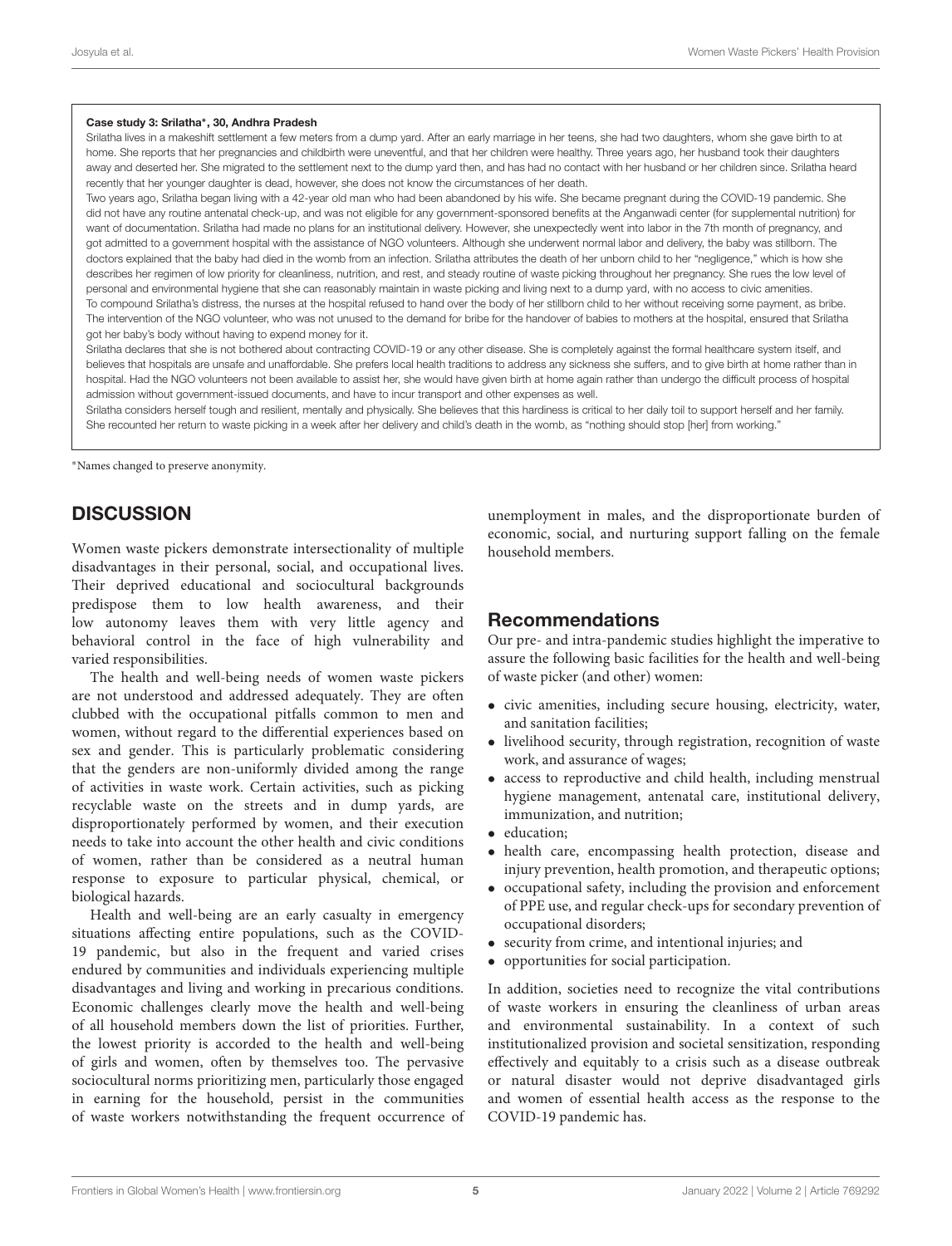# DATA AVAILABILITY STATEMENT

The raw data supporting the conclusions of this article will be made available by the authors, without undue reservation.

## ETHICS STATEMENT

Ethics clearance for this work was obtained from the Liverpool School of Tropical Medicine Research Governance and Ethics Office, and the Institutional Ethics Committee, The George Institute for Global Health, India. Participants provided written informed consent for participation in this study.

# AUTHOR CONTRIBUTIONS

LJ drafted and revised the manuscript. SM contributed to a case study and to manuscript revision. HK contributed to two case studies. SG guided the development of the manuscript. All authors engaged in data-collection, analysis, and interpretation of findings.

## **REFERENCES**

- <span id="page-5-0"></span>1. Government of India, Ministry of Environment and Forests. Solid Waste Management Rules. (2016). New Delhi: Government of India, Ministry of Environment and Forests.
- <span id="page-5-1"></span>2. Bose R, Bhattacharya A. Why Ragpickers, Unrecognized and Unpaid, Are Critical for Waste Management in India.(2017). Available online at: [www.indiaspend.](http://www.indiaspend) com/why-ragpickers-unrecognised-and-unpaidare-critical-for-waste-management-in-india-43164 (accessed July 5, 2021).
- <span id="page-5-2"></span>3. Josyula, KL, Nakkeeran, B, Murthy, S, Whittaker, L, Botlagunta, R, Sai, V, et al. Health and Well-Being of Waste Workers in India. Policy Brief. Available online at: [https://www.georgeinstitute.org.in/health-and](https://www.georgeinstitute.org.in/health-and-well-being-of-waste-workers-in-india)[well-being-of-waste-workers-in-india](https://www.georgeinstitute.org.in/health-and-well-being-of-waste-workers-in-india) (accessed September 1, 2021).
- <span id="page-5-3"></span>4. Accountability for Informal Urban Equity (ARISE). The George Institute for Global Health. Available online at: [www.georgeinstitute.org.in/](http://www.georgeinstitute.org.in/) projects/ accountability-for-informal-urban-equity-arise (accessed July 6, 2021).
- <span id="page-5-4"></span>5. Harriss-White B. Waste, social order, and physical disorder in smalltown India. J Dev Stud. [\(2020\) 56:239–58. doi: 10.1080/00220388.2019.157](https://doi.org/10.1080/00220388.2019.1577386) 7386
- <span id="page-5-5"></span>6. Hunt C. Child waste pickers in India: the occupation and its health risks. Environ Urban. (1996) 8:111–8. doi: [10.1177/095624789600800209](https://doi.org/10.1177/095624789600800209)
- 7. Marques CP, Zolnikov TR, Noronha JM, Angulo-Tuesta A, Bashashi M, Cruvinel VR. Social vulnerabilities of female waste pickers in Brasília, Brazil. Arch Environ Occup Health. (2021) 76:173–80. doi: [10.1080/19338244.2020.1787315](https://doi.org/10.1080/19338244.2020.1787315)
- 8. Martínez L, Zuluaga B, Prada SI. Analyzing factors associated with trash pickers' health status: Census data in a major city in Colombia. J Community Health. (2020) 45:133–40. doi: [10.1007/s10900-019-00725-7](https://doi.org/10.1007/s10900-019-00725-7)
- <span id="page-5-6"></span>9. Coelho, AP, Beck, CL, Fernandes, MN, Freitas, NQ, Prestes, FC, Tonel, JZ. Women waste pickers: living conditions, work, and health. Revista Gaucha de Enfermagem. [\(2016\) 37:57321. doi: 10.1590/1983-1447.2016.03.5](https://doi.org/10.1590/1983-1447.2016.03.57321) 7321
- <span id="page-5-7"></span>10. Chikarmane P. Informal Economy Monitoring Study: Waste Pickers in Pune, India. (2014). Available online at: [https://www.wiego.org/sites/default/](https://www.wiego.org/sites/default/files/publications/files/IEMS-Pune-Waste-Pickers-City-Report.pdf) [files/publications/files/IEMS-Pune-Waste-Pickers-City-Report.pdf](https://www.wiego.org/sites/default/files/publications/files/IEMS-Pune-Waste-Pickers-City-Report.pdf) (accessed March 31, 2021).
- <span id="page-5-8"></span>11. OECD. Issues Note. Session 5: Gender-Specific Consumption Patterns, Behavioural Insights, and Circular Economy. 2020 Global Forum on Environment. Mainstreaming Gender and

### FUNDING

The GCRF Accountability for Informal Urban Equity Hub (ARISE) is a UKRI Collective Fund award with award reference ES/S00811X/1.

### ACKNOWLEDGMENTS

The authors are grateful to Prasanna S. Saligram, Varun Sai, Botlagunta Ramanamurthi, Barathi Nakkeeran, and the ARISE consortium for their contributions to the project; to the civil society partners at the ARISE action sites for their partnership; and to the participants for sharing their experiences and insights. They also thank the reviewers for their questions and suggestions that helped make this article clearer and more informative.

### SUPPLEMENTARY MATERIAL

<span id="page-5-15"></span>The Supplementary Material for this article can be found [online at: https://www.frontiersin.org/articles/10.3389/fgwh.](https://www.frontiersin.org/articles/10.3389/fgwh.2021.769292/full#supplementary-material) 2021.769292/full#supplementary-material

Empowering Women for Environmental Sustainability. Paris, 5- 6 March. (2020). Available online at: [http://www.oecd.org/env/](http://www.oecd.org/env/GFE-Gender-Issues-Note-Session-5.pdf) [GFE-Gender-Issues-Note-Session-5.pdf](http://www.oecd.org/env/GFE-Gender-Issues-Note-Session-5.pdf) (accessed November 16, 2021).

- <span id="page-5-9"></span>12. Heise L, Greene ME, Opper N, Stavropoulou M, Harper C, Nascimento M, et al. Gender inequality and restrictive gender norms: framing the challenges to health. Lancet. (2019) 393:2440–54. doi: [10.1016/S0140-6736\(19\)30652-X](https://doi.org/10.1016/S0140-6736(19)30652-X)
- <span id="page-5-10"></span>13. ARISE. Shades of Informality: Working With Waste Pickers in ARISE. (2019). Available online at: [http://www.ariseconsortium.org/learn-more-archive/](http://www.ariseconsortium.org/learn-more-archive/shades-of-informality-working-with-waste-pickers-in-arise) [shades-of-informality-working-with-waste-pickers-in-arise](http://www.ariseconsortium.org/learn-more-archive/shades-of-informality-working-with-waste-pickers-in-arise) (accessed November 16, 2021).
- 14. Salve PS, Jungari S. Sanitation workers at the frontline: work and vulnerability in response to COVID-19. Local Environ. (2020) 25:627– 30. doi: [10.1080/13549839.2020.1792430](https://doi.org/10.1080/13549839.2020.1792430)
- <span id="page-5-11"></span>15. Gupta SK. Integrating the informal sector for improved waste management. Private Sect Dev. (2020) 15:12–7. Available online at: [https://blog.private](https://blog.private-sector-and-development.com/2012/11/12/integrating-informal-sector-for-improved-waste-management/)[sector-and-development.com/2012/11/12/integrating-informal-sector-for](https://blog.private-sector-and-development.com/2012/11/12/integrating-informal-sector-for-improved-waste-management/)[improved-waste-management/](https://blog.private-sector-and-development.com/2012/11/12/integrating-informal-sector-for-improved-waste-management/) (accessed December 5, 2021).
- <span id="page-5-12"></span>16. Bonini-Rocha AC, de Oliveira RA, Bashash M, do Couto Machado G, Cruvinel VR. Prevalence of musculoskeletal disorders and risk factors in recyclable material waste pickers from the dump of the structural city in Brasília, Brazil. Waste Manag. [\(2021\) 125:98–102. doi: 10.1016/j.wasman.2021.0](https://doi.org/10.1016/j.wasman.2021.02.018) 2.018
- 17. Mondal NK, Siddique S, Banerjee M, Roychoudhury S, Mukherjee S, Slaughter MS, et al. Alteration in leukocyte subsets and expressions of FcγR and complement receptors among female ragpickers in Eastern India. Saf Health Work. [\(2017\) 8:198–205. doi: 10.1016/j.shaw.2016.1](https://doi.org/10.1016/j.shaw.2016.10.004) 0.004
- <span id="page-5-13"></span>18. Ravindra K, Kaur K, Mor S. Occupational exposure to the municipal solid waste workers in Chandigarh, India. Waste Manag Res. (2016) 34:1192– 5. doi: [10.1177/0734242X16665913](https://doi.org/10.1177/0734242X16665913)
- <span id="page-5-14"></span>19. Manderson L, Burke NJ, Wahlberg A. Viral Loads: Anthropologies of Urgency in the Time of COVID-19. London: UCL Press (2021). doi: [10.2307/j.ctv1j13zb3](https://doi.org/10.2307/j.ctv1j13zb3)
- <span id="page-5-16"></span>20. Government of India, Ministry of Health and Family Welfare. National Health Policy. (2017). New Delhi: Government of India, Ministry of Health and Family Welfare.
- <span id="page-5-17"></span>21. Alfers L. Informal Workers' Access to Health Services. (2015). Available online at: [www.wiego.org/blog/informal-](http://www.wiego.org/blog/informal)workers'-access-health-services (accessed July 6, 2021).